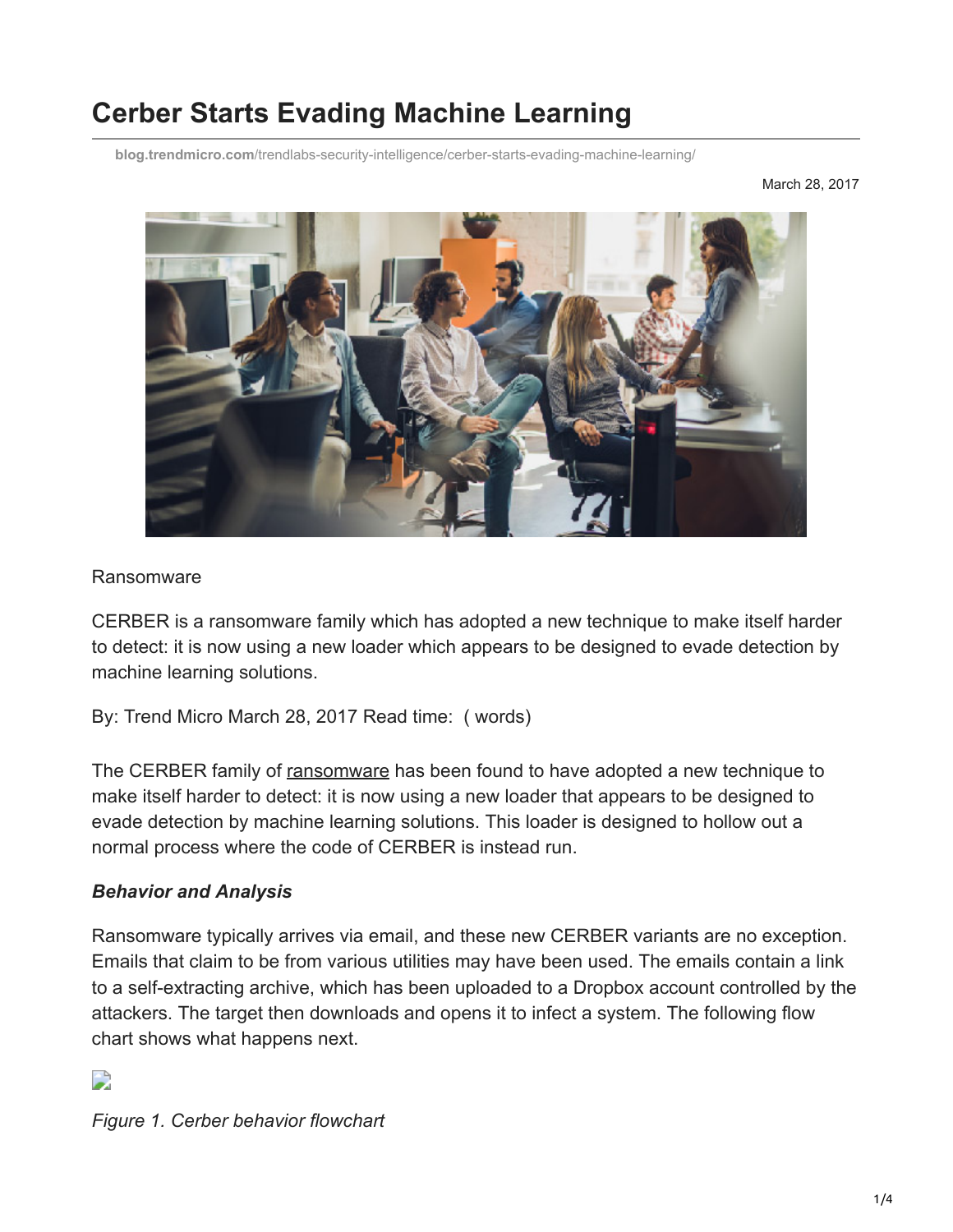The downloaded file is a self-extracting archive that contains three files: a Visual Basic script, a DLL file, and a binary file that looks like a configuration file. In one sample we saw, these files are named *38oDr5.vbs*, *8ivq.dll*, and *x,* respectively. Other cases with the same behavior may have different file names, however.

# $\mathbf{L}$

## *Figure 2. Contents of self-extracting archive*

First, the script is run using the Windows Script Host. The script, in turn, loads the DLL file using *rundll32.exe* with the DLL's filename and exports as the arguments.

The DLL file itself is simple and straightforward. All it does is read the configuration file (file *x*), decrypts part of it, and execute whatever it decrypts. The DLL file is not packed or encrypted; however, the code that it decrypted from file x is definitely malicious.

 $\overline{\phantom{a}}$ 

## *Figure 3. Start of binary file in X*

*X* contains the loader, as well as various configuration settings. The loader has features that check if it is running in a virtual machine (VM), if it is running in a sandbox, if certain analysis tools are running on the machine, or if certain AV products are present. If any of these checks fail, the malware stops running. The lists below highlight the specific tools and products this software checks for:

*Analysis Tools*

- Msconfig
- Sandboxes
- Regedit
- Task Manager
- Virtual Machines
- Wireshark

#### *Security vendors*

- 360
- AVG
- Bitdefender
- Dr. Web
- Kaspersky
- Norton
- Trend Micro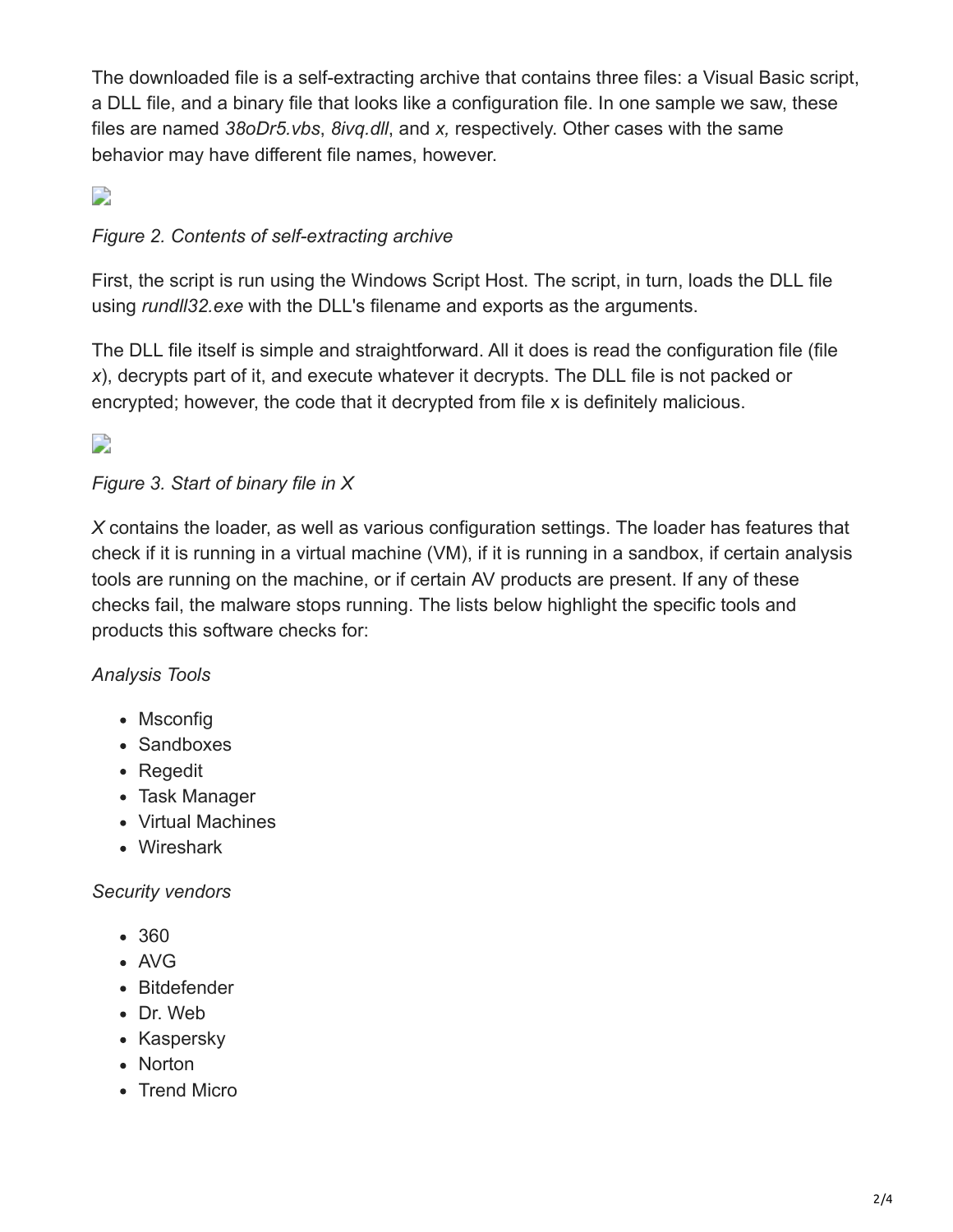The main payload of the loader is the injection of code in another process. In this case, the injected code is the whole Cerber binary, and it can be injected into any of the following processes:

- C:\Windows\Microsoft.NET\Framework\v2.0.50727\csc.exe
- C:\Windows\Microsoft.NET\Framework\v2.0.50727\regasm.exe
- C:\Windows\Microsoft.NET\Framework\v4.0.30319\csc.exe
- C:\Windows\SysWow64\WerFault.exe
- C:\Windows\System32\WerFault.exe

Please note that we have provided a list of the Dropbox URLs to their security team. The URLs in question are no longer functional, and the accounts involved have been banned from the service.

# *Machine Learning and Evasion*

As a threat, Cerber has already been blocked by earlier advances in security solutions. Running Cerber in a normal process (as done by the loader) can help evade behavioral monitoring, but why go to the trouble of repackaging Cerber and using a separate loader? Earlier versions of Cerber already had a code injection routine which could mimic that particular behavior, so why was the separate loader necessary?

The answer lies in the adoption of the security industry of machine learning solutions. The industry has created features to proactively detect malicious files based on features instead of signatures. The new packaging and loading mechanism employed by Cerber can cause problems for static machine learning approaches–i.e, methods that analyze a file without any execution or emulation.

Self-extracting files and simple, straightforward files could pose a problem for static machine learning file detection. All self-extracting files may look similar by structure, regardless of the content. Unpacked binaries with limited features may not look malicious either. In other words, the way Cerber is packaged could be said to be *designed* to evade machine learning file detection. For every new malware detection technique, an equivalent evasion technique is created out of necessity.

This new evasion technique does not defeat an anti-malware approach that uses multiple layers of protection. Cerber has its weaknesses against other techniques. For instance, having an unpacked .DLL file will make it easy to create a one-to-many pattern; alternately having a set structure within an archive will make it easier to identify if a package is suspicious. Solutions that rely on a variety of techniques, and are not overly reliant on machine learning, can still protect customers against these threats.

# *Trend Micro Solutions*